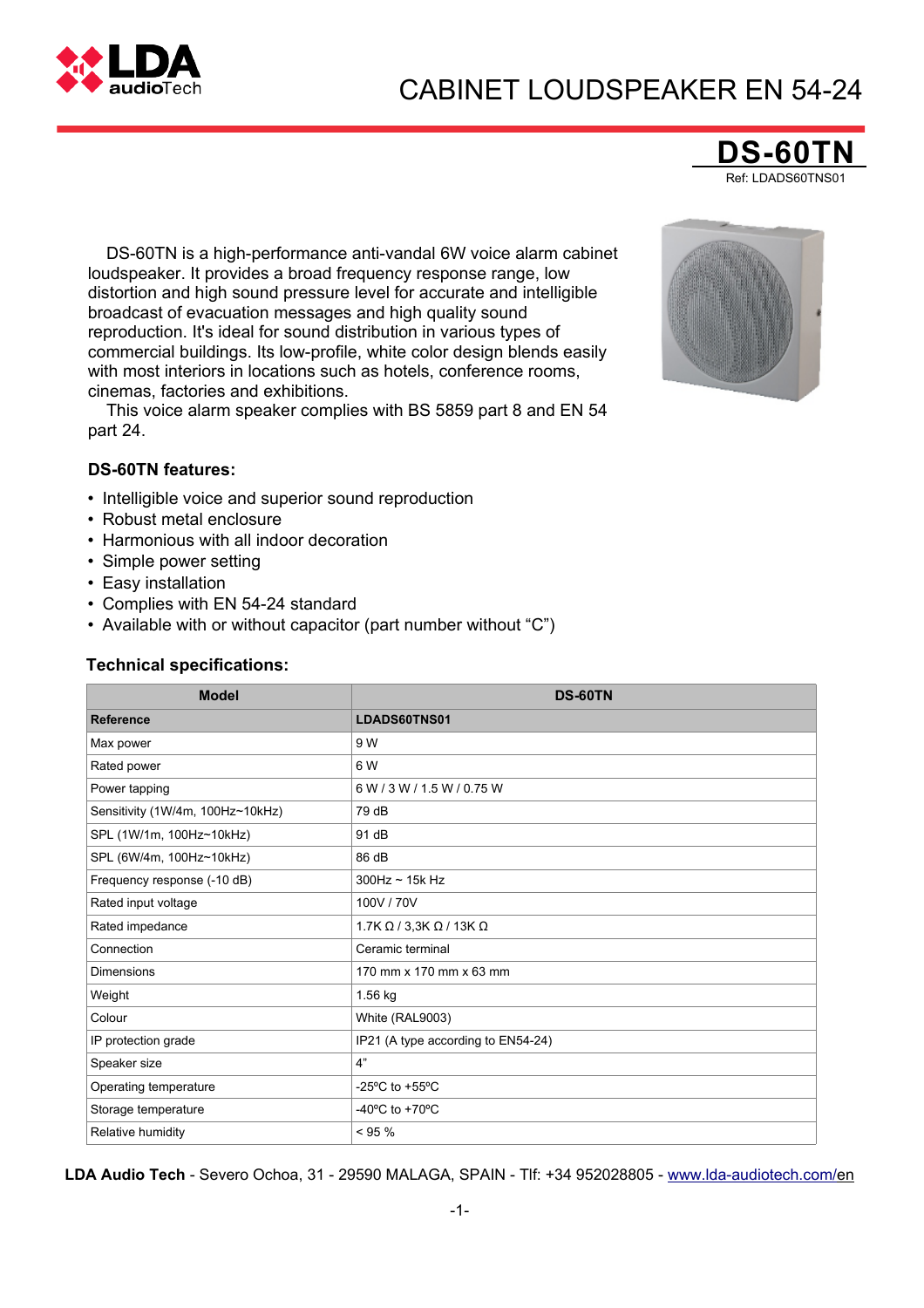

## CABINET LOUDSPEAKER EN 54-24





#### **Three view diagram:**



**LDA Audio Tech** - Severo Ochoa, 31 - 29590 MALAGA, SPAIN - Tlf: +34 952028805 - [www.lda-audiotech.com/en](http://www.lda-audiotech.com/en)